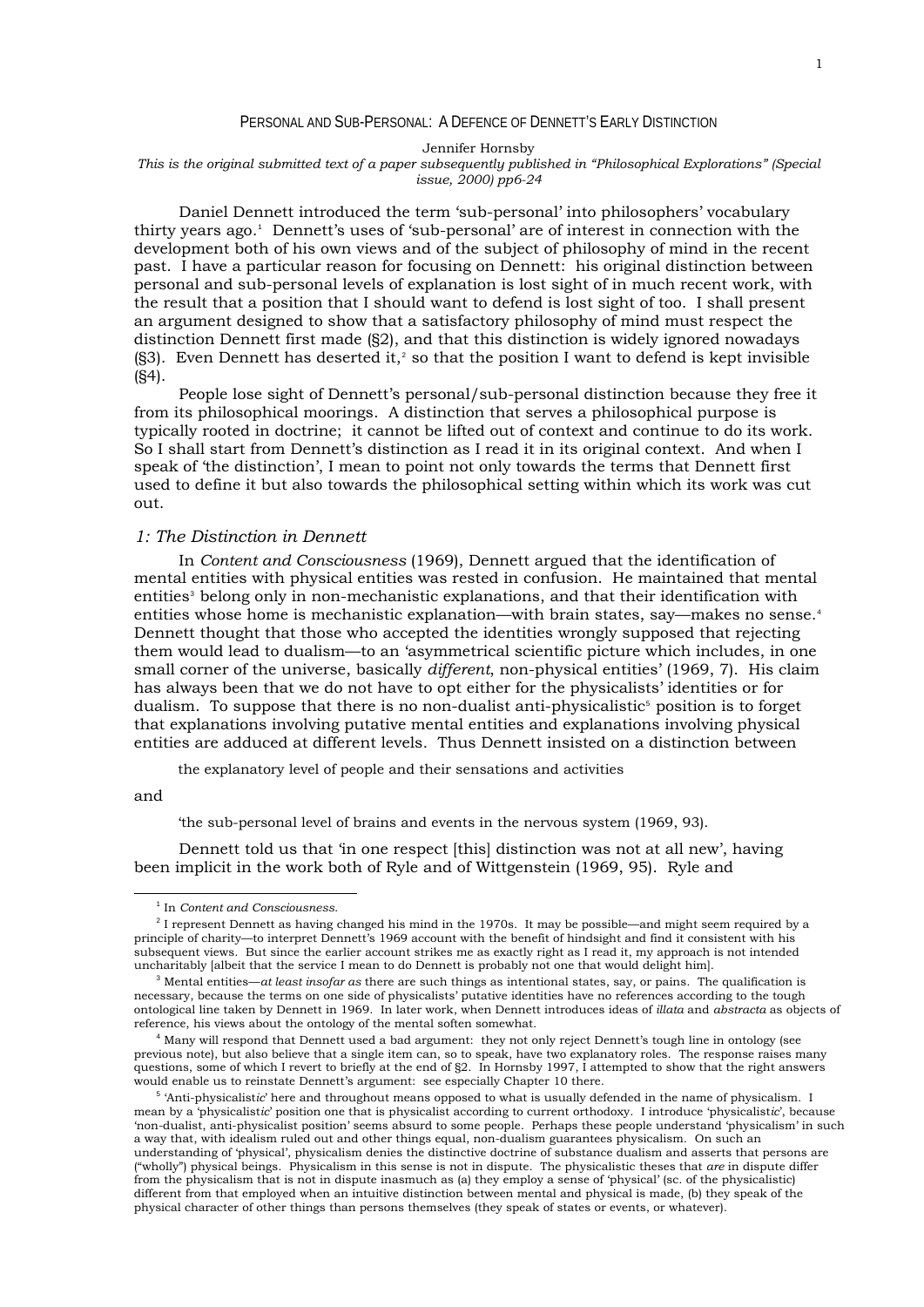Wittgenstein both thought that philosophers were prone to misconceive certain questions—questions which ask about persons, but which, when misconceived, are supposed to be answered by speaking about internal machinery. In their different ways, both held there to be a range of personal-level facts no further illumination of which can be got by digging deeper. By making a distinction between levels of explanation, one allows that explanations come to an end sooner than is supposed by those who press the misconceived questions, and one ensures that the kind of explanation distinctive of people and their sensations and activities is not confused with explanation of a different kind.

The distinction may seem out-of-date when introduced by reference to Ryle and Wittgenstein. At the time that those philosophers wrote, the alternative to mentalistic accounts was thought of mechanistically; there was no such subject as Cognitive Psychology. It is possible to think that the last fifty years have shown that Ryle's and Wittgenstein's insistence on a self-standing personal level of explanation depended upon their ignorance. Computers have provided us with new ways of understanding things; and in physics itself a Newtonian materialist mechanism has been gradually relinquished. It might be said that there is no longer any need to choose between accounts that are either unacceptably mentalistic or unacceptably mechanistic (on the one hand) and (on the other hand) accounts of the kind which Ryle and Wittgenstein said we are confined to at the personal level. Well, it is certainly true that Cognitive Psychology has introduced new styles of explanation. But this can hardly show that the personal/sub-personal distinction has been superseded: the existence of new styles of explanation cannot undermine the idea of a kind of explanation which is not at all new and is suited to the understanding of persons.

Dennett relied upon a distinctive kind of explanation for persons when he introduced the personal level. He wrote:

When we've said that a person's in pain, that she knows which bit of her hurts and that this is what's made her react in a certain way, we've said all that there is to say within the scope of the personal vocabulary.... If we look for alternative modes of explanation, we must abandon the explanatory level of people and their sensations and activities and turn to the sub-personal level of brains and events in the nervous system. (*Ibid.*)

Although Dennett here hits on *being in pain* as his example of a personal-level property,the point of insisting on a personal level of explanation can be grasped in a context in which persons are seen as (among other things) *rational agents*.<sup>[6](#page-1-0)</sup> Just as a person may understandably move her hand because she feels pain, so she may understandably move her hand because that is something she has a reason to do. Dennett said that 'it is only on the personal level that explanations proceed in terms of the needs, desires, intentions and beliefs of an *actor* in an environment', (1969, 164). Persons' sentient aspects—their being such as to feel pain, etc.—and their rational aspects—their being under the influence of practical and theoretical reason—are confronted from a single point of view.

A couple of years after *Content and Consciousness*, Dennett introduced his idea of the intentional stance, as a stance adopted towards something which is understood normatively and taken to be moved by reasons in its thought and action. The stance evidently brings with it sorts of explanation found at the personal level. The import of the distinction between personal and sub-personal levels might then be conveyed by saying that what is visible from the intentional stance is both explicable in personal terms, and is inexplicable in sub-personal terms—in the terms in which (as Dennett put it) 'sequences of events can be subsumed under general causal laws' (38).

The 'sub' of 'sub-personal' and the definition of the sub-personal by reference to 'brains and events in the nervous system' makes one think of the personal/sub-personal distinction of levels as a sort of part/whole distinction. That is right in one way. Subpersonal accounts are accounts of proper parts of persons; and the personal level can only be marked out by reference to (whole) beings of a certain kind.<sup>[7](#page-1-1)</sup> But it would be a

<span id="page-1-0"></span><sup>6</sup> Even though *pain* cannot serve on its own to introduce the personal level, Dennett's discussion of *pain* is very much to the point. It is aimed at showing that, using sub-personal terms, we cannot understand the *compulsion* attaching to genuine pain behaviour: the compulsion is not nomic necessity, see 1969, 84.

<span id="page-1-1"></span> $^7$  Reference to beings of a certain kind is essential to marking off the personal level. One might think to define the personal level by reference to a distinctive subject matter—to folk psychology, so-called. It is true that the intentional stance is the point of view from which folk psychological concepts are exercised. But the difficulties of defining "folk psychology" should not be underestimated. And even if the subject-matter of folk psychology could be-defined, it would be wrong to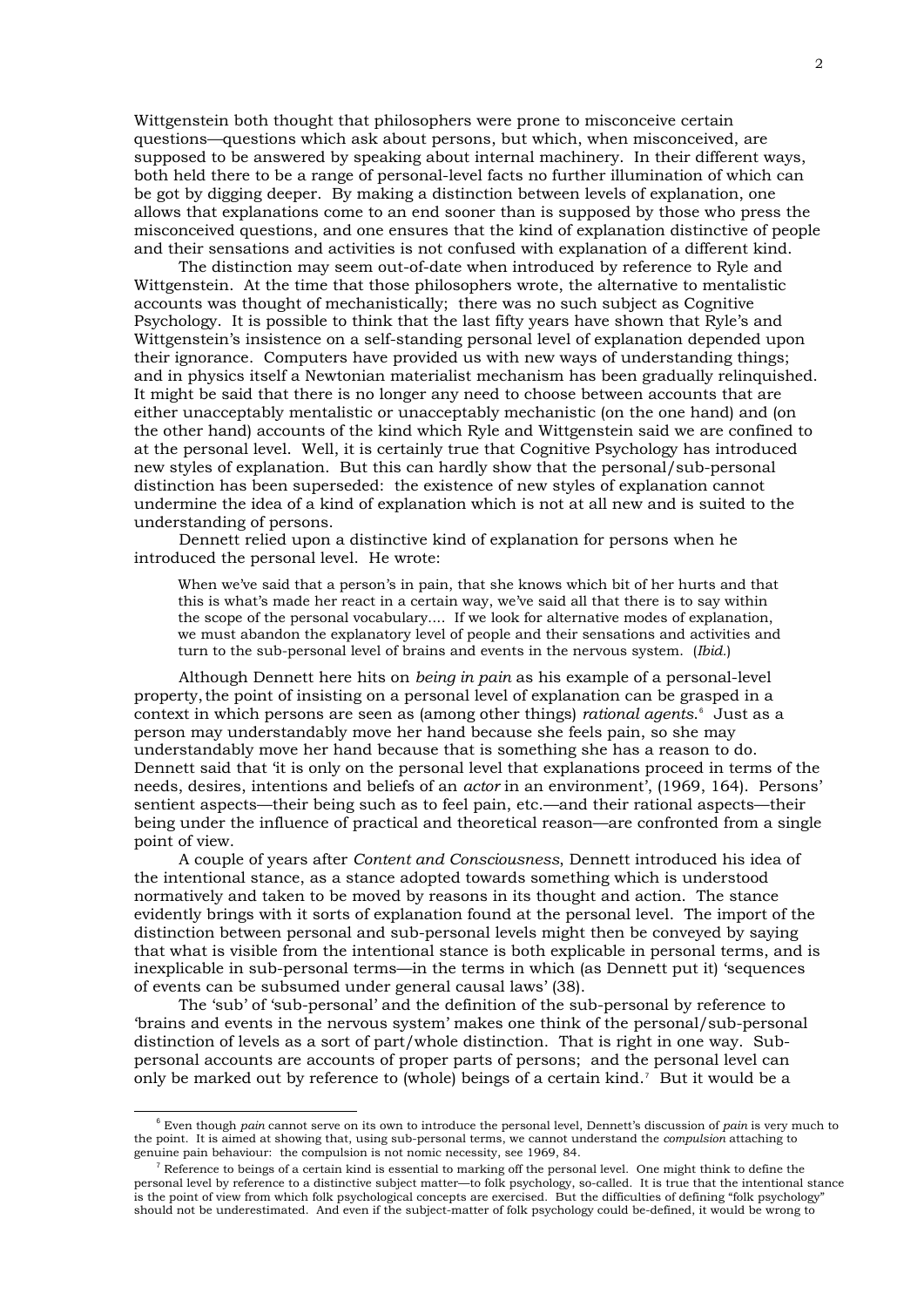mistake to suppose that the difference between sub-personal and personal levels could be fully caught in part/whole terms. On the one hand, explanation of kinds which the distinction contrasts with explanation at the personal level is not confined to dealing with parts of *persons*: some such explanations might be used by anyone who takes an impersonal view of what goes on anywhere.<sup>[8](#page-2-0)</sup> On the other hand, there can be distinctions between explanatory levels which correspond to part/whole distinctions but which play no role analogous to that of the *sub-personal/personal* distinction. Consider masses of gas and the molecules that compose them: the latter are parts of the former, and one might distinguish between levels of explanation here. They can be different levels, inasmuch as the predicates of motion that apply to molecules of gas serve a different explanatory task from the predicates of volume, pressure and temperature that apply to masses of gas. But explanations appropriate at the two levels are of course equally impersonal. (It is equally inappropriate to adopt the intentional stance towards gas masses as towards gas molecules.)

An advocate of the personal/sub-personal distinction thinks of persons very differently from masses of gas. It is a commonplace that the behaviour of masses of gas which the gas laws explain is explained in turn by kinetic theory in application to gas molecules. But it seems to have been part of Dennett's point that what is explained at the personal level *cannot* be explained over again at a lower level. As he said:

when we abandon the personal level in a very real sense we abandon the subject matter of [persons' mental states] as well. (*Ibid.*)

So when we contemplate the states of a person's brain and the events of her nervous system, the person is out of the picture. And it is not that we have to wait for scientists to discover some analogue for persons of the kinetic theory for gases. For there is no prospect of finding a person intelligible in terms of physical goings on inside her. If one speaks impersonally, one is barred from the sort of normative account that might show a person's doing something to be understandable.

\*\*\*

Descartes intended to make space in his philosophy for a normative account that might show a person's doing something to be understandable. Descartes believed that there was a special 'way in which our reason causes us to act', and thus endorsed an idea of 'personal-level explanation'.[9](#page-2-1) Why then, as Dennett says, is the personal/sub-personal distinction of levels *anti-dualist* in its import, as well as anti-physicalistic?

I want to answer this question now, by offering a different diagnosis from the usual one of Descartes's problems about psychophysical interaction. I believe that an aspect of the mind-body problem which we've inherited from Descartes will not go away until the distinction between personal and sub-personal levels of explanation is respected.

## *2: Human Action vs. the Sub-Personal*

l

We seem to have inherited from Descartes a problem about how there can be such psychophysical interaction as human action provides cases of.[10](#page-2-2) Philosophical publications in the last twenty years have made us all too familiar with this: we are often

suppose that there could be a level of explanation which relied on the idea of beings whose properties are exhausted by their folk psychological properties. One understands the personal level only by allusion to a properly personal style of explanation. But there is no need to think that all explanations at that level are in that style.

<span id="page-2-0"></span><sup>&</sup>lt;sup>8</sup> Dennett's allusion to causal laws provides a good way at gesturing towards the sub-personal level, but the subpersonal level need not be defined by allusion specifically to laws. When personal-level explanation is treated as *sui generis*, sub-personal styles of explanation might be understood in the first instance simply by reference to a contrast with personal styles.

In a final account, of course, more than two kinds of explanation have to be recognized: Appreciation of the personal/sub-personal distinction can be part of a pluralism, rather than any dualism, about explanation. One may think, for instance, that biology brings a distinctive kind or kinds of explanation. Then one will want an animal/sub-animal distinction, and one will need an account of the sub-animal which can subsume the sub-personal. Still, so long as it is accepted that explanation of non-human animal behaviour does *not* 'proceed in terms of the needs, desires, intentions and beliefs of an *actor* in the environment', a general animal/sub-animal distinction is bound to have a different point from the personal/sub-personal one. Though the personal/sub-personal distinction is to be treated as a case, it is a quite special case, of an animal/sub-animal distinction. See McDowell 1994b.

<span id="page-2-1"></span><sup>&</sup>lt;sup>9</sup> On my reading of Descartes (see my 1990), Descartes's principal reason for his dualism was the belief that physical explanation could not possibly be adequate for the understanding of persons. It seems undeniable that this was at least *a*  reason for his dualism.

<span id="page-2-2"></span><sup>&</sup>lt;sup>10</sup> Dennett writes about action in 1969, where he is critical of a Cartesian notion of willing. His criticisms there focus on the putatively conscious character of volitions.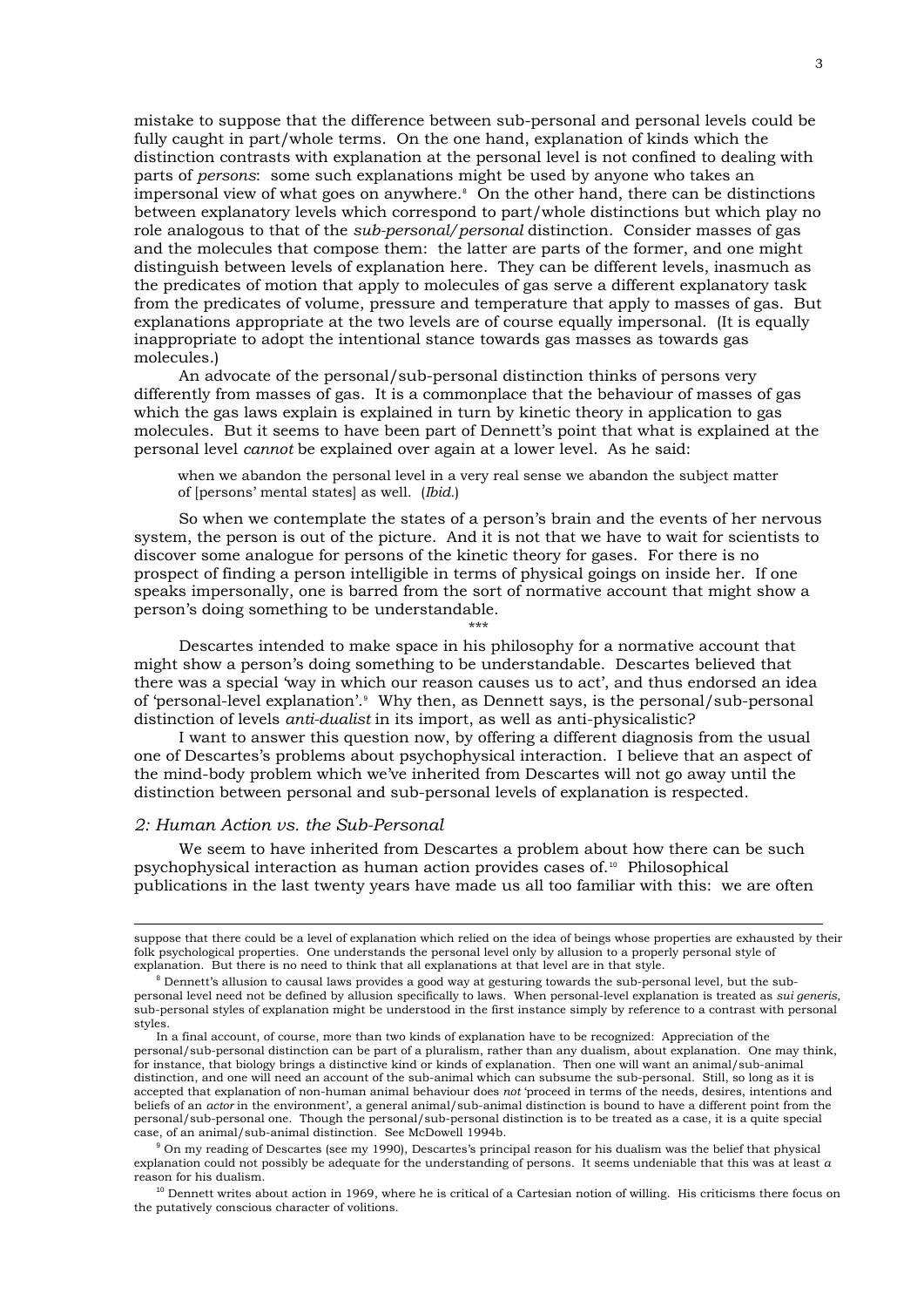told that there is a "problem of mental causation", a problem of explaining how mind<sup>[11](#page-3-0)</sup> can make a difference. '*How* can the mental affect the physical?', it is asked. 'How can what we do depend upon what we think?'

The Rylean/Wittgensteinian point—that explanation may come to an end sooner than might be supposed—equips us with an answer to these questions. We can take them to be misconceived. And indeed the question how mind *can* make a difference doesn't actually seem to be a good question. Unless one supposes that something interferes with understanding a person's doing something for a reason (of "mind's making a difference"), there doesn't even seem to be any question here. There is after all no problem about saying what differences mind *does* make. Often enough what we do depends upon what we think, and we aren't ignorant about the difference that thinking makes. When your thinking that that 'bus goes to Westminster leads to your getting on that 'bus, we may know that you would have got on a different 'bus if you had thought differently. There is nothing immediately problematic here. A problem might arise for a philosopher, though if his account introduced an obstacle to understanding how your thinking makes the difference that actually it does.

Ryle thought that Descartes's account introduced such an obstacle. Descartes thought of souls as separate from bodies, and of souls' volitions therefore as separate from those movements of bodies that they bring about. So Descartes incurred an obligation to tell us *how* souls made a difference. Descartes said that 'the machine of the body is [so] made' that

the gland [in the middle of the brain]'s being moved by the soul drives the surrounding spirits into the pores of the brain, which conduct them through the nerves into the muscles, by means of which it causes them to move the members [of the body]. (1649, Article 34.)

Ryle's paraphrase of this was: 'mental thrusts, which are not movements of matter in space, … cause muscles to contract'. And he said that 'mental thrusts' work 'in some way, which must remain forever mysterious' (1949, 62). Ryle didn't know how any perturbation of the soul—any volition in Descartes' sense—*could* have a causal influence on muscles and bodily parts. He thought that Descartes confronted a problem of mental causation.

In the literature of the last fifteen years, where the problem of mental causation looms large, it is presented as a problem specifically for physicalism. Many physicalists tell us that mental things have to be identified with physical things in order that the facts about mental things having physical effects can be reconciled with the principle that physical causes completely suffice for physical effects. The trouble, though, has seemed to be that if physical causes really did completely suffice for that which we think mind makes a difference to, then mental properties would not bear any causal responsibility: mind wouldn't make any difference after all; epiphenomenalism would be established. Whereas Descartes faced a problem of mental causation because he rendered it unintelligible how mind could make a difference, it seems that many physicalists face a problem because their treatment ensures that mind actually makes no difference.<sup>[12](#page-3-1)</sup>

Descartes for his part did not think that there was a problem. He had a reply to the objection that a soul was not the right kind of thing to have a causal influence in the world of bodies: he said, 'if "corporeal" is taken to mean anything that can in any way affect a body, then soul too must be called "corporeal" in this sense' (at 112 in Kenny [trans.] 1970). We aren't likely to be impressed by this from Descartes, of course. But the possibility of Descartes's using such a claim in his defence shows that the Rylean objection to Descartes says only that the events in which souls participate are not of a suitable kind to cause contractions of muscles. If one doesn't believe in souls, then one has no need to call anything corporeal in order to avoid causal transactions between disparate kinds. A philosopher who doesn't believe in souls might say, for instance, that when mind makes a difference, personal-level things depend causally upon other

<span id="page-3-0"></span><sup>11</sup> I use 'mind' as we all do, loosely, so that 'Mind makes a difference' is shorthand for 'Facts about what people do depend on what they think, want, try to do, etc.'. I reserve the word 'soul' for its use as standing for substances of a certain sort—in which Descartes believed.

<span id="page-3-1"></span> $12$  Many dozens of journal articles and chapters in books in the last twenty years are concerned with this problem. See e.g. the Introduction to Heil and Mele (edd.) 1995. The problem is usually stated as a problem about causation by thought and/or desire. For Descartes, volitions were a species of thoughts. And for physicalists who talk of beliefs and desires as causes of actions, the problem extends to the area where I locate it in Descartes: see note 14 below.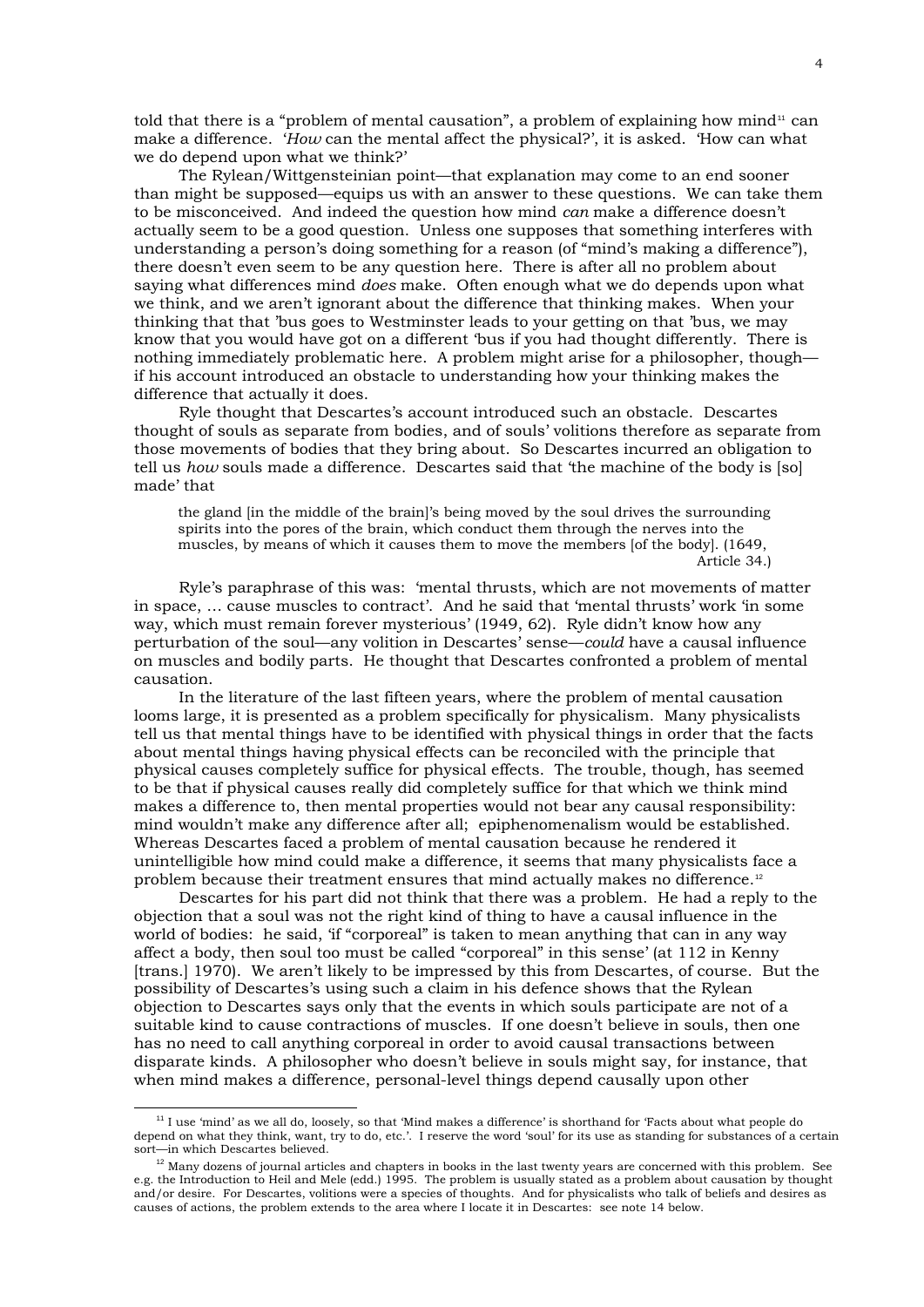personal-level things. This is enough to avoid thinking that mental causation involves transactions across a boundary that is present at the sub-personal level.

The Cartesian boundary is characterized by a difference between soul and body, so that it strikes us as a positive barrier to causal transactions. Physicalists intend to remove the barrier: they instruct us to view mental causation as requiring transactions only between physicalistic things and other physical things. Their assumption is that the soul's presence, on one side of the boundary, creates the whole difficulty with Descartes's account. But we shall see now that it is not the whole difficulty.

When Descartes tells us (in the passage quoted above) about the gland's driving the animal spirits when moved by the soul, this must be meant to help us to understand the active powers of the rational soul—sub-personally, as it were. The goings on around the pineal gland need to be related to the phenomenon of human agency in order that the soul's action should be found intelligible. Well, granting that the Cartesian soul is a rational being, having intentional states, we can ask Descartes 'What does it will, when its volitions are responsible for movements?' The answer cannot be that the pineal gland moves. Just as ordinary active people need not concern themselves with neural transmission, so a rational soul need not concern itself with the gland. A soul, then, must be supposed to will (say) that a hand moves. But then the soul seems to have a magical capacity—the sort of capacity that we should attribute to a person if we could believe that she could directly move something remote from her. This is why Descartes's account of ordinary physical agency has been said to involve psychokinesis (e.g. by Williams 1978, 288–292). The only thing that a soul can move directly is the pineal gland. But we can't understand a rational being's capacity to move *x* indirectly, except by thinking of it as having knowledge of how x can be affected by something that it can move directly.<sup>[13](#page-4-0)</sup> Rational beings, though, do not have knowledge of how glands have to be affected for body parts to move. So we lack any understanding of how something placed as the Cartesian soul is could be in a position to move (say) the right hand of a certain body.

The problem here depends upon the soul's sub-personal situation. And there will be the same problem for physicalism. Consider an occasion on which the explanation why a person's hand is moving is that there is something she is *trying* to do.[14](#page-4-1) The physicalists, when they encounter a "mentally" described event, of 'trying to', will tell us that it can be physicalistically described; they suppose that the causes of movements of hands (say), in cases of human agency, are events in which a bit of the physical brain participates. We can ask them then whether the bit of the brain moves the hand directly or indirectly. If directly, then its achievement is perplexing, given the distance between mid-brain and hands. But in order to move the hands indirectly, this bit of brain would have to know how the hand is affected by something that it can move directly; and little bits of brain don't have such knowledge. The physicalists appear to face the same dilemma as Descartes. Of course they will reply that they never supposed that there are any isolable bits of brain to which can be applied those predicates that Descartes applied to souls and that we apply to one another. It may seem outrageous to suggest that there are any philosophers today who involve themselves in little bits of brain having psychokinetic powers. Perhaps so.[15](#page-4-2) Still, the point of the comparison with Descartes is to reveal the difficulty for his account as arising not only out of the presence in it of something by

 $\overline{a}$ 

<span id="page-4-2"></span><sup>15</sup> It isn't, however, outrageous to suggest that philosophers sometimes write as if a person's properties had to be properties of her brain. Nowadays one often encounters the question 'how a brain can be conscious'.

<span id="page-4-0"></span> $13$  To use the terminology of "basic acts": everything (or every act) that an agent has it in her power to do is either something basic, or requires knowledge of how something non-basic is done. The relevant notion of *basicness* here is a teleological one: see Hornsby 1980, Ch. 6. (I put the matter slightly differently from Williams 1978, thinking as I do that a teleological notion of basicness is different from a causal one.) Teleologically basic things are things that a person 'just can' do, or can do 'just like that' (see below).

<span id="page-4-1"></span><sup>&</sup>lt;sup>14</sup> In the usual formulations the problem of mental causation is a problem about the causation of movement by "beliefs and desires"; and "beliefs and desires" are probably thought of as further back in the causal pathway leading to an action than the events—of agents' trying to do things—on which I focus now. Presumably, though, the physicalists who are afflicted by the problem of mental causation allow that the bodily movements there are in case of human agency are immediately caused by events, and they presumably think of those events as causally explicable by reference to beliefs and desires. I introduce 'try to', then, because it can play a role like that which Descartes assigned to 'will' when he spoke of volitions. But for the purposes of the argument here, there is no need to introduce any *general* thesis about 'trying to' such as Descartes held about 'volitions': the assumption need only be that there can be occasions on which someone's hand's moving might be explained by saying what she is trying to do. (It is controversial whether a person tries to do something *whenever* she intentionally does anything. I gave a slightly more elaborated version of the argument of the present section in my 1998, in the course of showing that acceptance of the controversial thesis does not commit one to a volitionism anything like Descartes's. But in the present context, one can focus on a particular case, and leave the controversial thesis to one side.)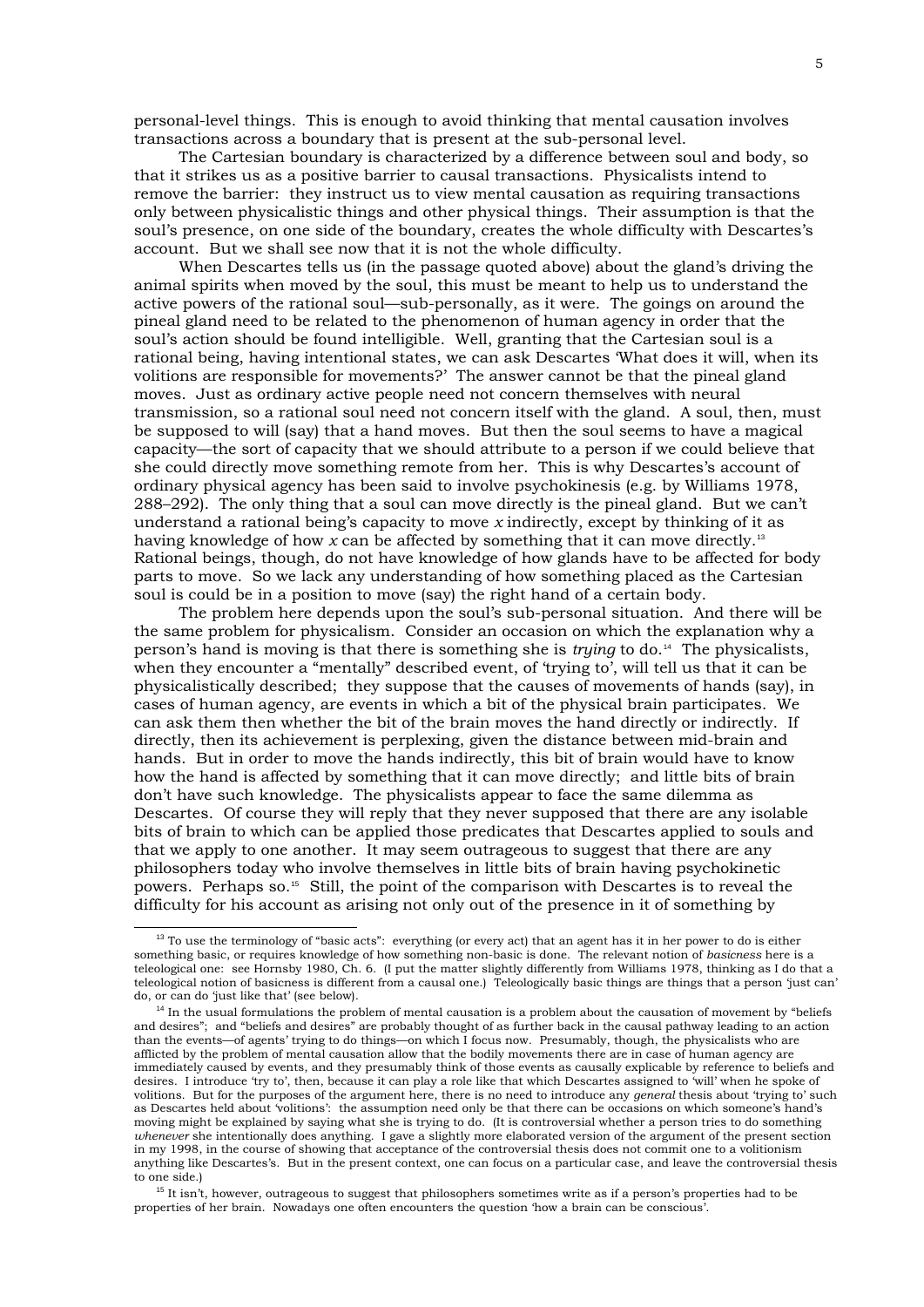reference to which mental causation is unintelligible: it arises out of the absence from it of anything by reference to which mental causation is intelligible.

Thus a difficulty for Descartes, which twentieth century philosophers are apt to blame on the soul's not being physical, arises because the account lacks anything having the properties on view at the personal level from which we see persons as agents. This difficulty will persist as long as one attempts to account for the phenomena called mental causation without mentioning beings with the relevant causal powers. Physicalists will retain the difficulty so long as they think that they encounter mental causation at the subpersonal level.

We may conclude that the problem of mental causation issues from attempts to account for agency in terms that prescind from the presence of persons. The problem is easily avoided. It is avoided simply by allowing that the causal dependencies which are actual examples of mental causation are discoverable only at the personal level: they cannot be recognized without finding a certain sort of psychophysical being which is able (for example) to move its hands when it wants to. When this is acknowledged, we cannot be put under any pressure to find events of disparate kinds when people intentionally move bits of their bodies. Accepting that there are personal-level facts no further illumination of which can be got by digging deeper, we do not confront any questions about internal happenings. As Ryle and Wittgenstein might have said, the correct answer to the question 'How can she move her hand when she wants to?' or 'How does she move her hand?' is 'She just can'.

Dennett was right, then, to think that there is a position in philosophy of mind which his personal/sub-personal distinction equips us to recognize. The phenomenon called mental causation is on view only at the personal level; and a person's trying to do something or her believing something, cannot be thought of either physicalistically or as something that is mental in Descartes's sense and alien to the world of causes. A nondualist anti-physicalism of the kind that Dennett espoused in 1969 seems to be the only tenable option if we are allowed to think of ourselves as agents. (No doubt there will continue to be philosophers of mind who think that any piece of causal understanding corresponds to an operation of natural law. And more must be said of course, if late twentieth-century orthodoxy is to be resisted. One finds reasons to reject the orthodox treatment of causation in philosophy of mind in Steward 1997.<sup>[16](#page-5-0)</sup>)

## *3: The Distinction in Philosophy of Mind and Philosophy of Psychology*

Persons' possession of causal powers is presupposed to everyday psychological explanation. And such powers are out of sight when sub-personal facts are adduced. So one incurs two commitments if one uses Dennett's distinction between levels of explanation. First one must take the personal level seriously, as a level of genuine explanation. Secondly one must not think of sub-personal facts as such as to provide answers to those questions which demand and receive explanations at the personal level —explanations which (to put it Dennett's way) 'proceed in terms of the needs, desires, intentions and beliefs of an *actor* in an environment'. Descartes wanted to adhere to the first of these commitments: one might say that his conception of a rational soul was intended to make room for explanation given at the personal level.<sup>[17](#page-5-1)</sup> But the soul's subpersonal size (so to speak) ensures that Descartes breached the second.

Today's philosophers often ignore the first commitment. They use phrases like 'the movement of an arm', which make no allusion to any person, even when they mean us to be thinking about a person's doing something. These philosophers, who tell us that the things referred to by such phrases are 'caused by beliefs and desires', talk of propositional attitudes as 'states whose occurrences and interactions cause behaviour'. Talk of this sort occurs pervasively, and not only in discussions of agency. So we find 'two beliefs producing a third' standing in for a person's arriving at a conclusion. We find 'an experience causes a belief' in place of the idea that a person believes something because things look to her to be a certain way. We find 'pains result in avoidance reactions' substituting for a conception of a person's conduct as intelligible in the light of the fact

<span id="page-5-0"></span> $16$  Steward's suspicions encompass both the ontology introduced by those who say that beliefs and desires are "token" states" (see Ch. 2 of her 1997), and the model of causality that is brought to the philosophy of mind (see Ch. 7 of her 1997).

<span id="page-5-1"></span><sup>17</sup> Many philosophers are most familiar with Descartes's *Meditations*, in which, it is supposed, a certain introspective line of thought leads to Descartes's soul/body division. In other works, Descartes is led to the division by a distinction (in effect) between two kinds of explanation: cp. note 9 above.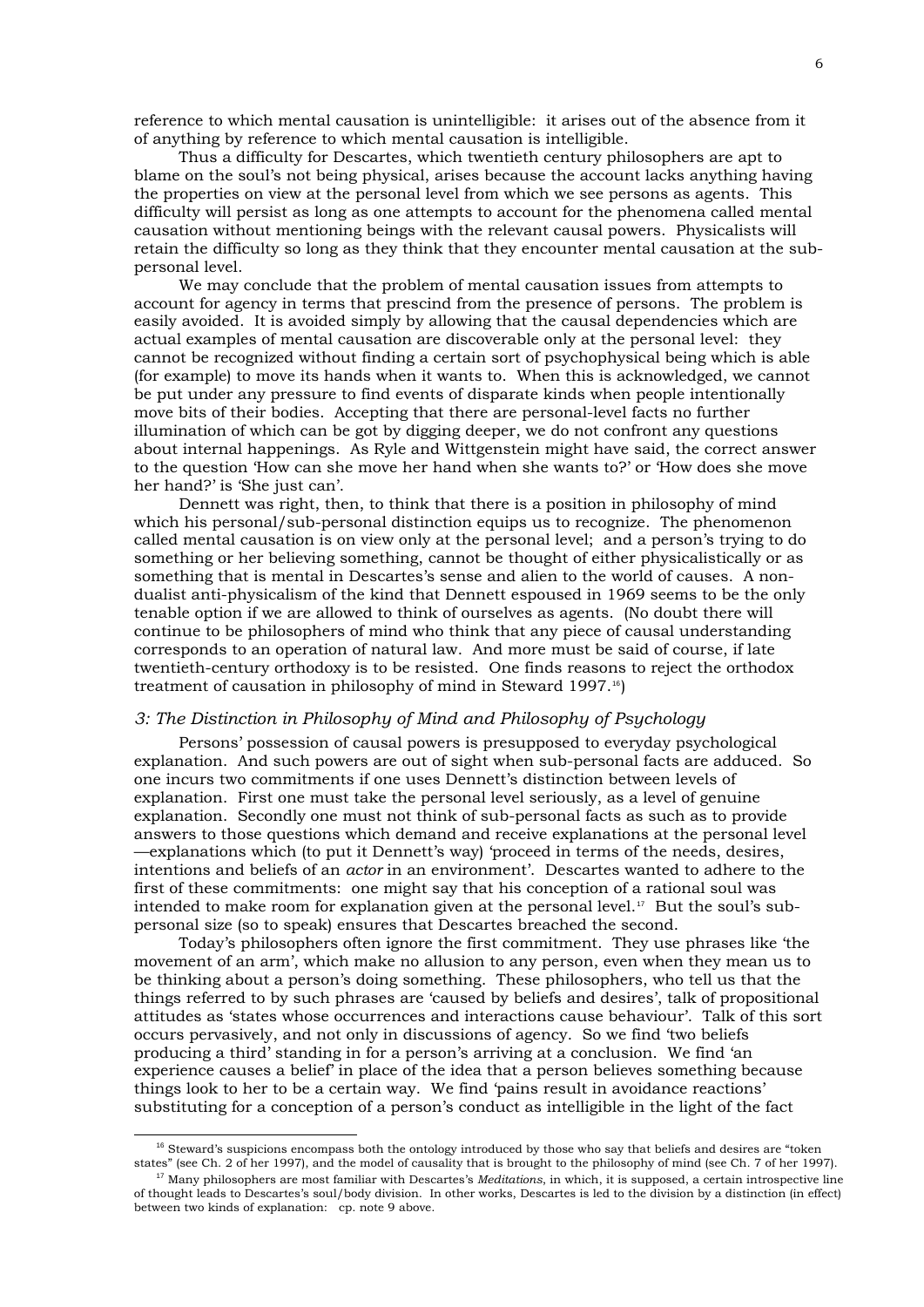that she suffers pain. In all of these examples, causal explanatory claims about people are assumed to be statable over again as claims about one item's causing another. The effect of the re-statements is to exclude understanding at the personal level, of someone's thinking this or doing that.

By ignoring the first commitment, today's philosophers ensure that they also ignore the second. When the impersonal language, which has no use for the idea of a rationally motivated sentient being, is in play, personal-level facts come to be conceived impersonally. A question about the explanation of 'the movement of a hand' (say) directs one to the sub-personal level, so that a person's action is thought about as something that might have occurred even though there was no person whose action it was. And then states and events at the sub-personal level come to be thought about as if they could cast the sort of light that is cast by explanations at the personal level (since it isn't forgotten that 'the movement of a hand' had been *meant* to be an event on view when a person was seen as an agent). Even before any explicitly physicalist, or naturalist, premises are introduced into philosophical discussion, then, sub-personal events are apt to be confused with personal-level ones. The aberrations of contemporary philosophy of mind are such that Dennett's distinction may be renounced before the subject even gets under way. (The prejudice inherent in the very language of contemporary philosophers of mind ensures that there is the work to be done in connection with which I cited Steward (at note 16 above).)

The philosophy of mind is reflexive in a certain sense: answers to its questions are meant to cast some light on ourselves (on persons), and on our place in the world. The personal/sub-personal distinction ensures that these are distinctive questions, and thereby keeps one sort of philosopher in business. But the personal/sub-personal distinction has consequences also for the philosophy of psychology, a subject which asks, not the reflexive questions, but questions about 'the conceptual foundations and problems of the sciences of the mind' (Dennett 1979, 154). The psychological sciences are trained on questions that arise out of the facts of humans' and other animals' mentality. And many of these questions, which philosophy of psychology may elucidate, arise *because* explanations at the personal level come to an end when they do.<sup>[18](#page-6-0)</sup>

Even if a study of the mechanisms of neural transmission won't help in understanding what a person's intentionally doing something consists in, it will of course help in knowing what goes on sub-personally when a person does something intentionally. And even if philosophers' usual question about mental causation is misconceived, there remains a perfectly good question about how it is that persons have the aptitudes and capacities which we take for granted when we see mental causation at work. These are capacities to move one's arm when one wants to, to understand another's words and say some of one's own, to see and to hear, to recognize faces and expressions, to think and to calculate, to suffer pain, to experience anger and jealousy, and so on and on. How can we do such things? What properties are there of our brains and nervous systems in virtue of which, as beings with such brains and nervous systems, we can do them? If the personal/sub-personal distinction is ignored, then these may be confused with properly personal-level questions, and sub-personal psychology will be credited with explanatory work that it cannot do. When the distinction is in place, sub-personal psychology has plenty of tasks of its own. It addresses '*How?'*-questions which proceed from empirical ignorance, rather than from the metaphysical mystification that provokes such questions as 'How is mental causation possible?'.<sup>[19](#page-6-1)</sup> (There is more on the nature of sub-personal psychology's tasks in §5).

### *4: Dennett post-1969*

 $\overline{a}$ 

Dennett is the philosopher who more than any other has made empirical findings in psychology accessible to philosophers over the years. His work has been in the philosophy of psychology as much as in the philosophy of mind. And he has retained a personal/sub-personal distinction. But Dennett no longer embraces the doctrine which

<span id="page-6-0"></span><sup>&</sup>lt;sup>18</sup> See the footnote in Dennett 1979, 170 on a Rylean lapse. Dennett's suggestion there is that Ryle departs from his usual strictures about the personal level as a result of discovering a question that a sub-personal theory can address. Philosophers who are disposed to think that sub-personal theory addresses personal-level explananda decline the Rylean strictures.

<span id="page-6-1"></span><sup>19</sup> Cp. McDowell 1994b, 199. McDowell uses a distinction between (on the one hand) what enables and (on the other hand) what constitutes facts at the personal level.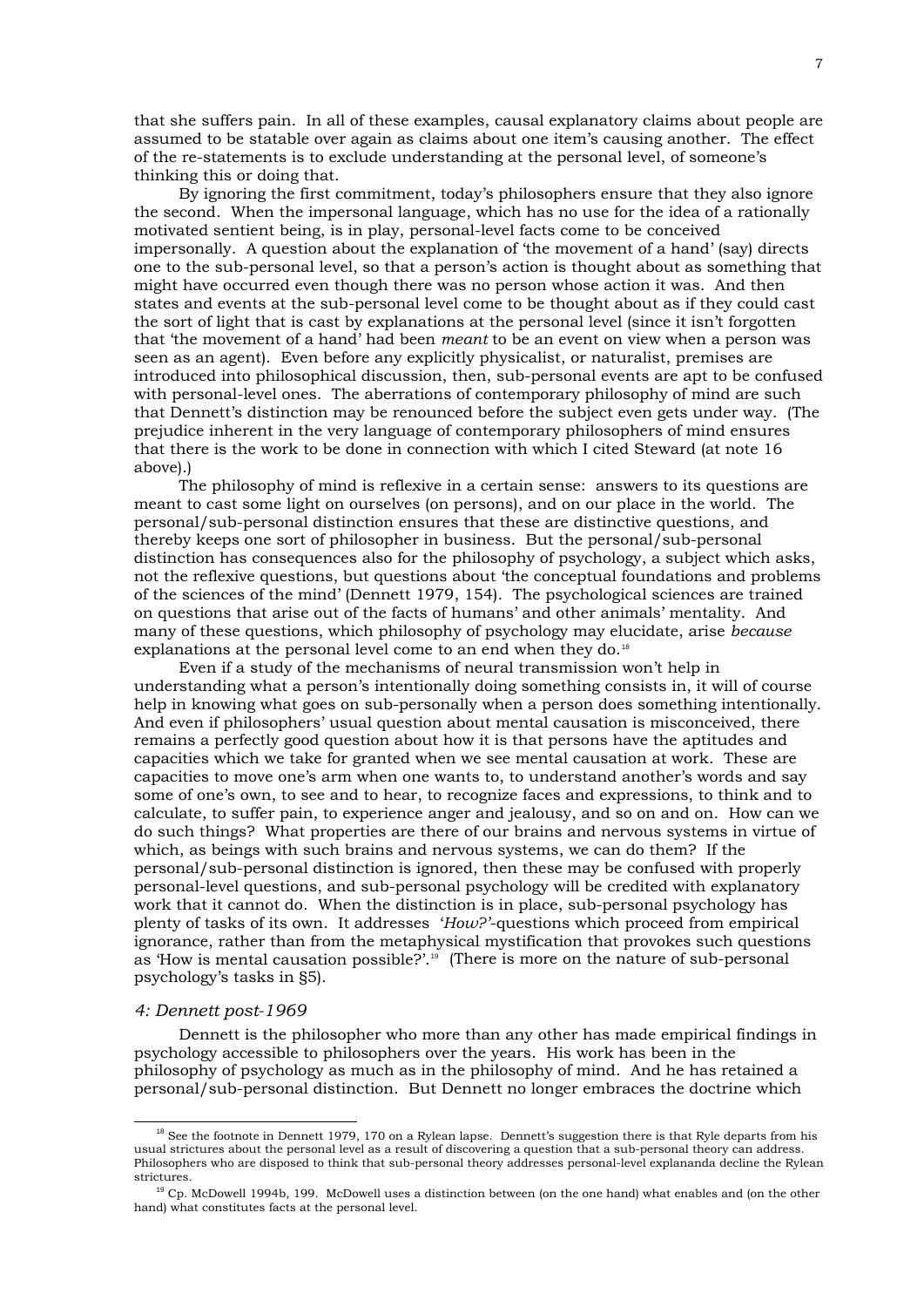the personal/sub-personal distinction sustains (according to my argument). So more needs to be said about Dennett's later views. If the anti-dualist, anti-physicalistic position in philosophy of mind I have defended here stands or falls with Dennett's distinction, as I should maintain, then it is a question why this is not still Dennett's position. I need to say what (from my point of view) has gone wrong in Dennett.

The appearance of something's going wrong can be seen in this quotation.

Sub-personal theories proceed by analyzing a person into an organization of subsystems ... and attempting to explain the behaviour of the whole person as the outcome of the interaction of these subsystems. 1979, 154.

Here Dennett denies his earlier claim that when 'we turn to the sub-personal level of brains and events in the nervous system', 'we must abandon the explanatory level of people and their sensations and activities'. He seems to have reneged on the second commitment of the personal/sub-personal distinction—the commitment not to conceive sub-personal facts as such as to explain personal-level ones. If the 'behaviour' of 'the whole person' includes the facts about what is done by 'an actor in an environment', then *Why?*-questions which arise about such behaviour are asked and answered at the personal level. Dennett's project here, of treating persons as organizations of subsystems, implements a kind of reductionism: sub-personal cognitive psychology is now to be used to show how 'a system described in physiological terms could warrant an interpretation as a realized intentional system' (1987, 68). This surely marks a change: in 1969, Dennett did not contemplate the possibility that physicalistic descriptions should justify ascriptions made at the personal level. (Notice that Dennett used 'sub-personal theories' for theories got from the study of the subsystems: they belong in cognitive psychology, and not in the theory of intentional systems within which the 'analysis of persons' is conducted.)

Well, Dennett has often made a compelling case for the fruitfulness of a certain strategy in sub-personal matters. Employing this strategy, one attempts to see a collection of homunculi as subserving a person's capacities; one treats subsystems as if they had the properties of rational agents, bringing intentional explanation to bear on them. 'Each homunculus in turn is analyzed into *smaller* homunculi, but, more important, into *less clever* homunculi' [1978, 80). When this 'homuncular functionalism' is used, persons are treated as systems; they and their subsystems are treated alike from the intentional stance—, and explanation of a sort that adduces intentional states straddles the two levels. It is not surprising, then, that continuity between the subpersonal and the personal should be present now, creating an impression that Dennett thinks that sub-personal facts do personal-level explanatory work.

Whether or not that is a correct impression, Dennett has certainly reneged on the first commitment incurred by his distinction: he no longer takes the personal level fully seriously, as a level of genuine explanation. As I saw things, the idea behind his personal/sub-personal distinction was not merely that we cease to understand one another in the usual ways when we abandon the personal level, but that when we speak in sub-personal terms, we cease to have understanding of that kind at all. This cannot any longer be Dennett's idea. For Dennett treats the intentional stance as a stance adopted towards any object that we can usefully 'decide to treat … as a rational agent' (1987, 17). It can be adopted towards persons, towards their subsystems, towards any living thing, towards computers, and even towards simple alarm clocks and thermostats. 'We need not take seriously the claim that the [chess-playing] computer *really* has beliefs and desires' in order to make use of the intentional stance in explaining and predicting its moves, Dennett says (1979, 59). And so it is with persons. For Dennett, b*elief* is predicated in exactly the same sense of a person as of any other, low-grade intentional system.

Dennett's continued insistence on the importance of his personal/sub-personal distinction becomes hard to fathom when properties visible at the personal level are meant to be the products of a stance that is equally appropriately adopted towards sub-personal things. Of course we all want to avoid confusing persons with homunculi; but insofar as a distinction of levels can protect us against that confusion, it will now be a distinction merely between wholes and parts. It had seemed that persons being rational agents gave a reason for keeping the personal level separate from any level at which explanation is impersonal. But Dennett, who now thinks that adoption of the intentional stance always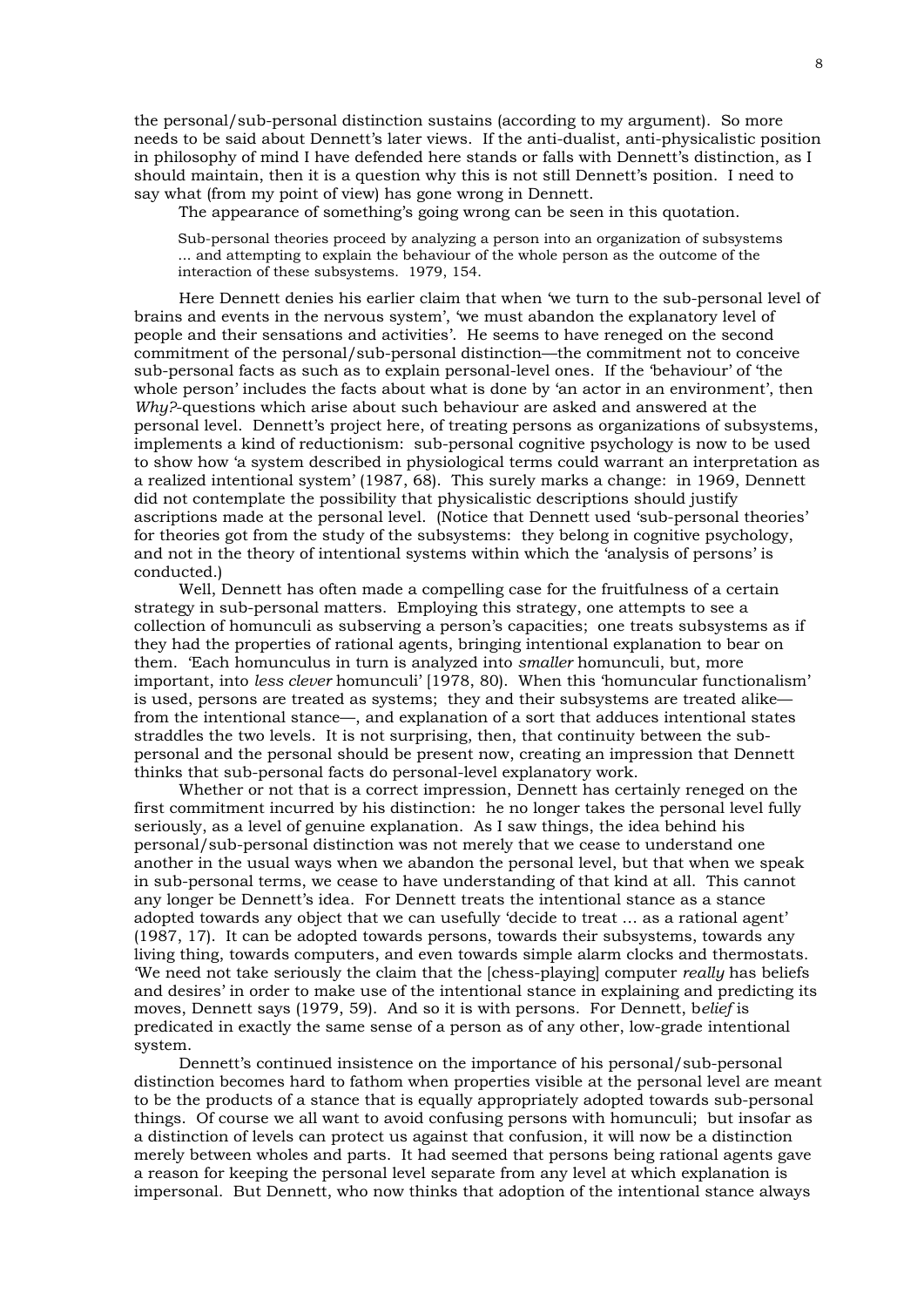issues from the *usefulness* of the treatment that the stance makes possible, has no such reason. By treating subsystems *as if* they had intentional properties, we are to explain why it should be that systems comprised from them should be as if *they* had such properties, Dennett says. But since, for Dennett, it is only ever *as if* persons had such properties, we have now explained the personal-level facts themselves in sub-personal terms.[20](#page-8-0) The impression that Dennett has reneged on the commitment not to think of subpersonal facts as doing personal-level explanatory work appears to be confirmed. Explanatory continuity between sub-personal and personal levels results from his instrumentalism about the intentional stance.

Yet Dennett himself has never suggested that he wants to go back on his original distinction between levels of explanation. Despite the continuity he finds between the two levels, Dennett wants to allow some difference between adoption of the intentional stance towards people and its adoption towards other, less 'clever' things. Here he has hoped to exploit our feeling that our adopting the stance towards one another is indispensable. Intentional properties of people are properties that we cannot help but discern and grant explanations in their own right, whereas, towards systems other than persons, the intentional stance may be adopted relatively rarely and seems to be optional. This gives Dennett a difference between personal-level intentional explanation and intentional stance explanation of systems that aren't persons. But it is now a difference stemming merely from our 'narcissism'—from the fact that our theories of intentional systems are constructed to account, in particular, for ourselves. And the truth is, in Dennett's view, that, from the perspective of nature, our own intentionality, like that of our subsystems, is 'derived' intentionality.<sup>[21](#page-8-1)</sup>

At one point, Dennett says that for us, 'constituted as we are ... it is *easy* to perceive the patterns that are visible from the intentional stance'. So although the intentional stance is supposed to be something that one 'decides' to adopt, Dennett doesn't really think that a *decision* is involved when one person adopts it towards another. Dennett thinks that biological evolution has thrown up creatures who are naturally disposed to adopt the stance towards one another. This, however, only adds to the puzzling character of Dennett's view that persons are fundamentally on a par with low-grade intentional systems. For one might want to allow us to think of ourselves as simply suited to personal-level understanding (given that it is a kind of understanding that comes naturally to us in our natural situation). And this is different from thinking of ourselves, as Dennett tells us we should—as beings whom it suits to adopt towards others of our own kind a stance that we can adopt just as well towards things of all sorts of other kinds. Ordinarily we think that intentional predications made of persons are non-derivative, and are often enough plainly and simply true. Our attitude to one another is all of a piece with our giving of personal-level explanations; and we suppose that the attitude brings with it a whole range of concepts applicable to persons. This attitude, though, cannot be 'the intentional stance' in Dennett's sense. For Dennett's 'intentional stance' is adopted perfectly appropriately even when nothing like the full range of concepts can be brought into play. (Consider thermostats.) If Dennett continues to think that properly personallevel explanations have any weight of their own to pull, then that is now only because he thinks that persons are so very amenable to being viewed from the intentional stance.

I have considered Dennett's instrumentalism here only as it bears on his change of mind about personal/sub-personal relations. But Dennett's work has for a long time been shot through with the thought that the difference between persons and other systems tractable from his intentional stance is a difference only of degree. The consequences of that thought run very deep.<sup>[22](#page-8-2)</sup> One consequence is to rule out any position like the one I

<span id="page-8-0"></span><sup>20</sup> In speaking of personal-level *facts* here, I credit Dennett with the realism that he shows himself as wishing to endorse (e.g. in Dennett 1991). It is not surprising, however, that Dennett has been understood as irrealist in the philosophy of mind. His treatment of personal-level statements—as true 'only if we exempt them from a familiar standard of literality' seems to be an inevitable consequence of endorsing the same instrumentalism in respect of persons as is appropriate in respect of '"systems". When Dennett tries to make light of the irrealist tendency of his view, he sometimes makes it seem as if it resulted from a claim in ontology: cp. note 3 above. In fact the tendency has more than one source: see next note.

<span id="page-8-1"></span><sup>&</sup>lt;sup>21</sup> Here Dennett's thoroughgoing instrumentalism grounds his claim that *all* intentionality is of the derived sort. In his ''Evolution, Error and Intentionality', in 1987, Dennett attempts to make the claim of the derivativeness of our own intentionality (and thus the thoroughgoing instrumentalism) seem independently reasonable by using a Mother Nature story. I criticized the attempt in Hornsby 1992.

<span id="page-8-2"></span> $22$  Consider for instance his various remarks about 'our revealing our sphexish streak' in Dennett 1984 (e.g.46-47). A simplistic way of putting my disagreement with Dennett would be to say that, unlike him, I think that persons are different in kind from wasps.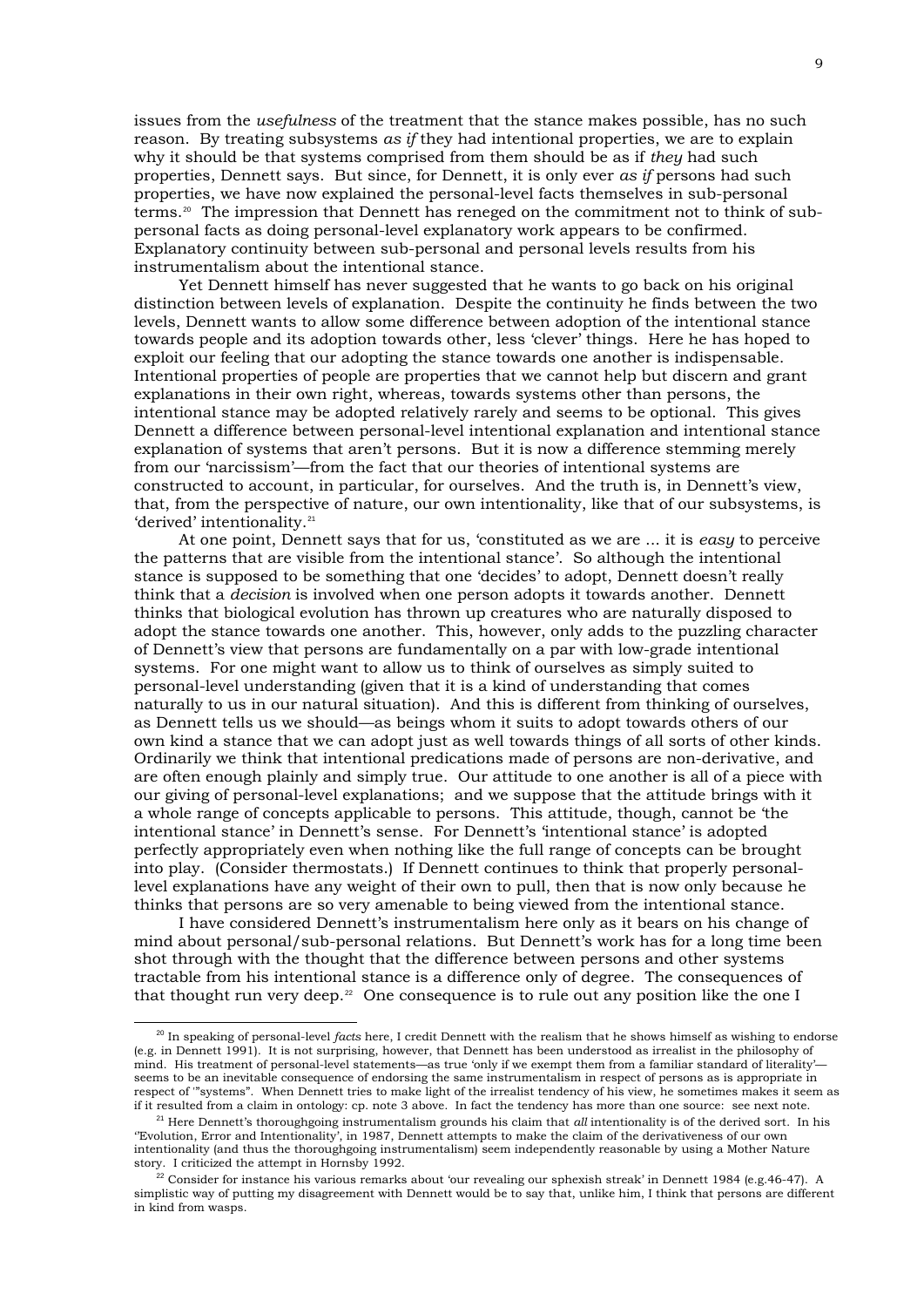argued is opposed to dualism and to orthodox physicalism. I claimed that difficulties for Descartes, which twentieth-century philosophers are apt to blame on the soul's being immaterial, arose out of the absence from his account of any bearer of the properties on view when we see persons as agents. No bearer of such properties is present in Dennett's account. When the intentional stance is adopted, only 'a system' that can be 'treated as rational' is in view; and the behaviour of any such system belongs to the 'objective, materialistic, third-person world of the physical sciences' (Dennett 1987, 5).<sup>[23](#page-9-0)</sup>

If we acknowledge that persons are simply suited to personal-level understanding, then we can say that when everyday psychological explanations are given, the stance that is taken (if we want to call it a "stance") is one from which intentional bodily action is visible. This is something that we must say if we refuse to allow that there is a *problem* of mental causation, and accept that the causal dependencies that constitute agency are not discoverable without finding a certain sort of psychophysical being. It is a perfectly natural thing to say if we think—as John McDowell has encouraged us to think—that 'exercises of agency are elements in … our careers as living … beings' (McDowell 1994a,  $111$ ).<sup>[24](#page-9-1)</sup>

It had seemed that the point of Dennett's personal/sub-personal distinction was to protect the personal level from things that don't impinge upon it (§1). Thus could the phenomenon of 'mental causation' be recognized for what it is, and not be thought of as in competition with 'physical causation' (§2). But when nothing more is present at the personal level than the product of a stance that is equally appropriately taken to things that aren't persons (§4), there is not much left to protect. We see the extent to which Dennett's 1969 claim that 'we abandon the personal level' by descending to things subpersonal is in tension with his subsequent thoroughgoing instrumentalism about the intentional stance. What we shall see next is that we can renounce the thoroughgoing instrumentalism and still have ambitions for sub-personal psychology much like Dennett's own.

## *5: Personal and Sub-personal Reinstated*

l

One can retain the commitments incurred by Dennett's early personal/sub-personal distinction without interfering with the projects of sub-personal psychology. To see this, suppose, as I have suggested, that there is a real difference between adopting the intentional stance towards persons and adopting it towards other things. Adopting the stance towards persons is a matter of bringing a full range of commonsense psychological and other concepts to bear on beings to which it is suited; adopting the stance towards other things—towards subsystems, thermostats or whatever—is a matter of treating them *as if* they had some of the intentional properties that persons have. This difference introduces a distinction—between actual attributions and 'merely as if' attributions of intentional states. And the distinction makes good sense. (It is as if my computer, running the current version of my word-processing program, believed that I wanted a capital letter after each and every fullstop sign; but of course, unlike a person, it doesn't really believe anything.) But equipped with this distinction, one can see how 'as if' attributions made of intentional properties to subsystems could help in showing how a person can have some of the capacities that she does.

Dennett's thoroughgoing instrumentalism prohibits any distinction between (on the one hand) a person appearing to be Ф when a certain stance is taken towards a certain collection of subsystems and (on the other) the person actually, literally being  $\Phi$ .<sup>[25](#page-9-2)</sup> But if it can be accepted that the concepts brought to bear when persons are found intelligible belong in explanations at the personal-level, a personal/sub-personal distinction within the theory of intentional systems will be a distinction between actual and 'as if' attributions. A pretended intentional stance towards subsystems can then be, as Dennett

<span id="page-9-0"></span> $23$  For Dennett, realism is supposed to be secured by the premise that what the stance reveals is 'there to be detected' (1987, 39); the 'patterns' discernible by one who adopts the stance are 'real' (1991). But then I should say that insofar as Dennett has a claim to realism, its basis is a false view of what is confronted when a person is seen to be a rational agent (see further Essay 10 in Hornsby 1997.) However, the arguments here are not meant to turn on any question about when we should reckon a position "realist".

<span id="page-9-1"></span><sup>&</sup>lt;sup>24</sup> Here one encounters an aspect of McDowell's relaxed naturalism, which exploits the notion of second nature. Dennett is a bald naturalist in the sense of McDowell in *Mind and World*, and the baldness of Dennett's naturalism is arguably the deep source of his irrealist tendency.

<span id="page-9-2"></span> $25$  Like an 'as if'/actually distinction, the distinction of McDowell mentioned at note 19 above would be threatened if instrumentalism were extended to the personal level in Dennett's way.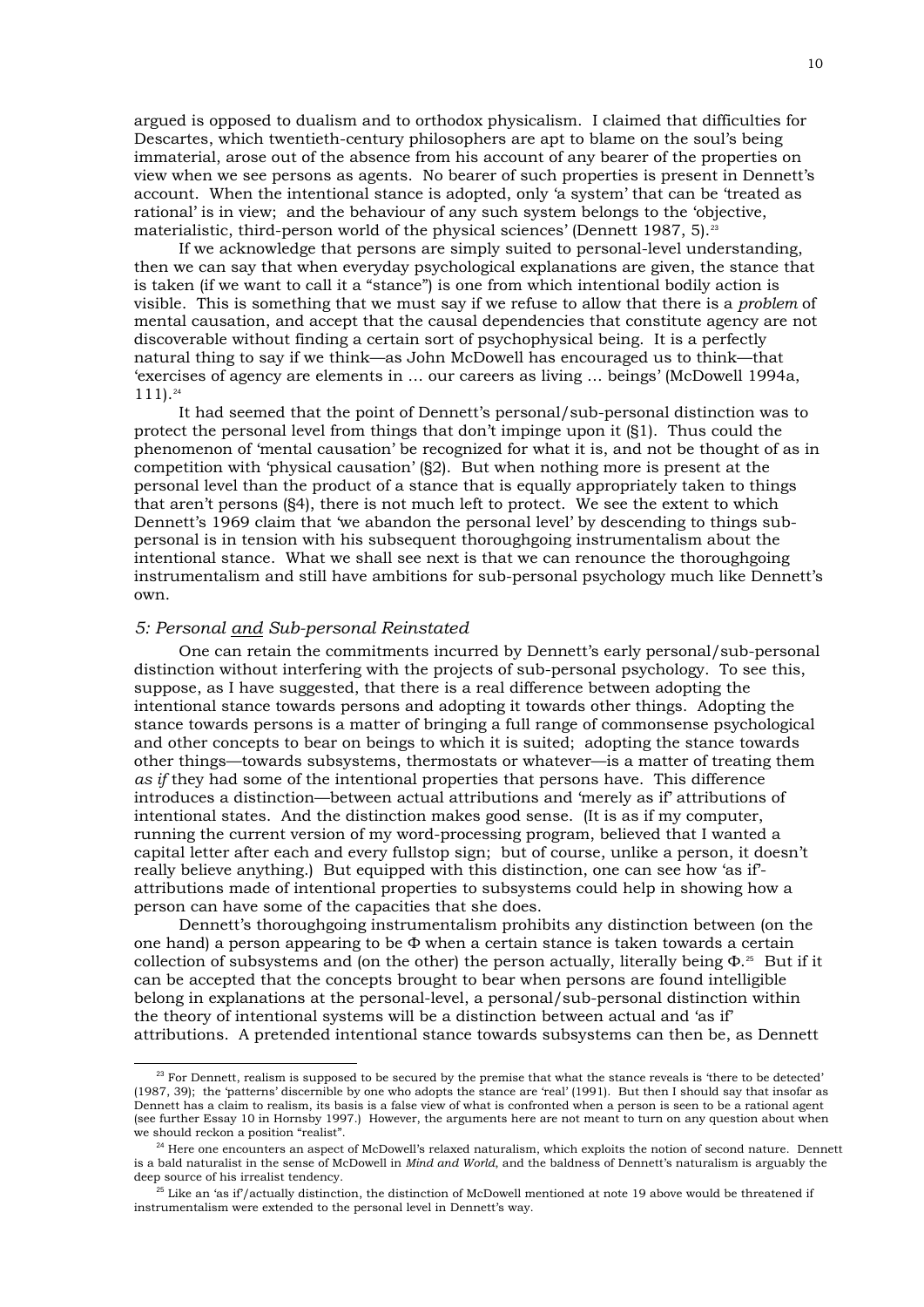thinks it is, a useful one to adopt in sub-personal psychology. Since the stance yields 'only if' attributions when it is adopted there, its adoption can do nothing to undermine the idea of the personal level as a separate explanatory level. One is now in a position to answer questions about persons' capacities without a person's status being literally assimilated to the status of her various subsystems.

Many people will want to place less emphasis on intentional systems theory than Dennett himself has done. Dennett makes great play with the intentional stance, because he connects the stance with the notion of 'content' quite generally, and because he thinks of the stance as adoptable towards a very wide range of kinds of system, ensuring that the method of homuncular functionalism is extensively applicable. But it may be doubted whether sub-personal findings can all be connected with the method for sub-personal psychology that Dennett once advocated. There are two points here. First, scientists may posit states with representational content without assuming that they have the *intentional content* characteristic of states of persons. Secondly, scientists may posit systems of very great computational sophistication without positing anything tractable from the *intentional*  stance.<sup>[26](#page-10-0)</sup> To accommodate these points, we need a variety of treatments of systems studied at the sub-personal level. And to that extent, a methodology that requires us always to take the intentional stance may strike us as procrustean. Still, Dennett himself has come more and more to allow for a multiplicity of sorts of explanation that can help in building up accounts proceeding from the sub-personal level. So there may be no actual quarrel with Dennett here.<sup>[27](#page-10-1)</sup>

We saw earlier that philosophers ignore the distinction between explanatory levels with unhappy results. And it may be that scientists as well as philosophers ignore it. But here the results need not be unhappy. Since much empirical work can proceed without any great self-consciousness about its exact explanatory objectives in the grander scheme of things, an insistence on the distinction need not be an obstacle to progress in the sciences of mind. Indeed, inasmuch as the distinction ensures that appropriate explanatory ambitions for the sub-personal do not extend all the way to explaining things explained at the properly personal level, imposing the personal/sub-personal distinction lessens the constraints that a sub-personal theory has to satisfy. Consider, for instance, questions about cognitive architecture. When sub-personal facts are taken to explain personal-level ones, 'classical' architectures may seem compulsory.[28](#page-10-2) But when it is agreed that sub-personal facts do not recapitulate answers to everyday questions about personal-level states of mind, there is no reason to suppose that the systematic nature of persons' thinking can be descried at the sub-personal level; and the connectionist programme for modeling sub-personal "cognitive" processes cannot then be in tension with our commonsense conception of ourselves as thinkers.<sup>[29](#page-10-3)</sup> The effect of the personal/sub-personal distinction is more to open than to close avenues of exploration in sub-personal psychology.

Since progress in sub-personal psychology does not require Dennett's instrumentalism at the personal level, no empirical cost attaches to retaining Dennett's personal/sub personal distinction in its original, 1969 version. No doubt there will be many philosophers, and others with a physicalistic mindset, who place interpretations upon the scientific findings which relinquish the commitments of the original

<span id="page-10-0"></span><sup>&</sup>lt;sup>26</sup> When homuncular functionalism is premised on the idea that cleverer systems can be understood in terms of less clever ones, one gets the impression that persons are supremely clever. But in one sense at least, many of the subsystems that subserve person's capacities are much cleverer than persons: subsystems of our visual systems, for instance, can carry out in micro-seconds tasks that persons unaided by computing equipment would take years to carry out. (The question how 'clever' a system is seems different anyway from the question how appropriate it might be to take the intentional stance towards it: cp. note 22 above.)

<span id="page-10-1"></span><sup>&</sup>lt;sup>27</sup> The effect of Dennett's having come to take the design stance (in biology) to be continuous with the intentional stance (in psychology) has been to extend the kinds of explanation that are admissible at the sub-personal level. But the effect has been more to reinforce than to modify what I have called Dennett's thoroughgoing instrumentalism, which was put in place in 1979 and which I have made the focus of my criticism. (I don't have space to comment on Dennett's recent views about method in sub-personal psychology.)

<span id="page-10-2"></span><sup>&</sup>lt;sup>28</sup> See e.g. Martin Davies 1991 for an argument from the character of commonsense psychology to a classical architecture for sub-personal psychology.

<span id="page-10-3"></span> $29$  Philosophers who take classical architecture to be compulsory but who think connectionism is sure to yield the best accounts of brains' functioning are sometimes led to eliminativism about the propositional attitudes. (Cp. Dennett's 'The Language of Thought Reconsidered', in his 1987, though Dennett himself thinks about the matter rather differently from me of course.) More generally: when realism in philosophy of mind is a doctrine about a *sui generis* personal level, scientific findings cease to threaten it. The personal/sub-personal distinction can protect one against eliminativism.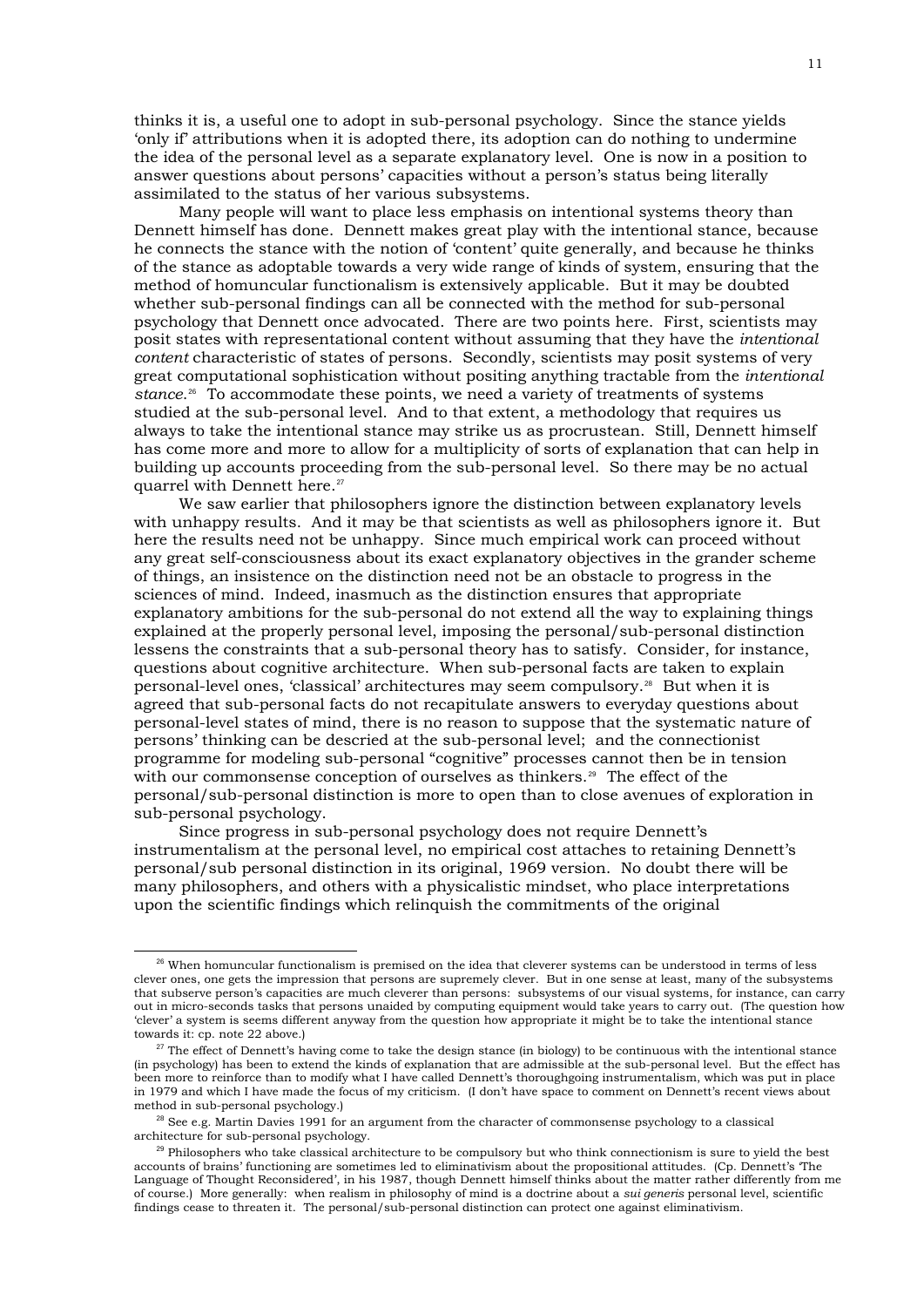personal/sub-personal distinction. Retention of the distinction requires a different mindset, but not of course rejection of any of the findings.

#### *6: Conclusion*

Dennett retains a distinction between persons and their proper parts, and a distinction between kinds of explanation—intentional and physicalistic—; but when subpersonal systems are to be understood (among other ways) in the characteristic way that persons are, these two distinctions no longer go hand in hand. Dennett's claim that the stance from which explanation of persons proceeds can equally well be adopted towards a sub-personal system ensures that he ceases to treat the explanation of persons at its own level. He excludes the idea of a point of view which is properly taken only towards something properly understood as moved by reasons in its thought and action.

Philosophers today who look to Dennett for a sub-personal/personal distinction do not find any style of explanation proprietary to the personal level. The distinction then comes to seem like a distinction simply between parts and wholes. ('An organization of subsystems' is taken to stand to subsystems rather as a mass of gas stands to its component molecules.) Thus it is no wonder that the position in philosophy of mind which I have taken the distinction to be embedded in has vanished from philosophers' sights; and it is no wonder that the distinction itself has come to be used very loosely.<sup>[30](#page-11-0)</sup>

If we prefer Dennett's earliest published self to later ones, on the subject of the personal/sub-personal distinction, then we leave plenty of scope for sub-personal psychology in its many varieties. And we can recover a non-dualist anti-physicalistic position. It takes personal-level states and powers to be part of our natural endowment as sentient and rational animals. Ryle said (in 1949):

Man need not be degraded to a machine by being denied to be a ghost in a machine. He might after all be a sort of animal, namely a higher mammal.

If he had had the later Dennett to contend with, Ryle might have said 'A person need not be degraded to an *intentional system* by being denied to be a ghost in a machine'. Fifty years on from Ryle's *Concept of Mind*, we have still to 'venture the hypothesis' that perhaps the thing to be rescued from degradation and from ghostliness is actually a human being.<sup>[31](#page-11-1)</sup>

# References

Davies, Martin, 1991. 'Concepts, Connectionism and the Language of Thought', in *Philosophy and Connectionist Theory*, eds. W. Ramsey, S.P. Stich and D.E. Rumelhart (Lawrence Erlbaum Associates, New Jersey.

Dennett, Daniel, 1969. *Content and Consciousness* (Routledge: London).

- ——— 1979. *Brainstorms*: *Philosophical Essays on Mind and Psychology* (Harvester Press: Hassocks, Sussex).
- ——— 1984. *Elbow Room: The Varieties of Free Will Worth Wanting* (Clarendon Press: Oxford).
- ——— 1987. *The Intentional Stance* (Bradford, M.I.T.: Cambridge Mass.).
- ——— 1991. 'Real Patterns', *Journal of Philosophy, 88*, 27-51.

Descartes, Rene, 1649. *The Passions of the Soul*.

l

Heil, John and Mele, Alfred (edd.), 1994. *Mental Causation* (Clarendon Press: Oxford).

<span id="page-11-0"></span> $30$  In his 1992 (55 & 240, n.10) Christopher Peacocke makes a distinction between levels, citing Dennett and quoting the passage I quoted above, about 'analyzing persons into subsystems'. But this quotation, although it puts Dennett's thoroughgoing instrumentalism in place, cannot define the distinction between personal and sub-personal as it occurs even in Dennett's later work. Peacocke's talk of properties that *a person* possesses *sub-personally* appears to assume that subpersonal predications are made at the personal level—an assumption that seems foreign even to Dennett's post-1979 thought.

<span id="page-11-1"></span><sup>&</sup>lt;sup>31</sup> I thank those who participated in the Stirling Workshop (April 1996), and especially Matthew Elton, whose comments on a talk I gave there saved me from errors in §4 below. He and Jose Bermudez said useful things about the first draft of the present paper, and Dan Dennett provided some generous comments. At a later stage, I was helped by discussions in a seminar at the University of St. Andrew's, and with friends and colleagues in Oxford and at Birkbeck, especially Sarah Patterson and Barry Smith.